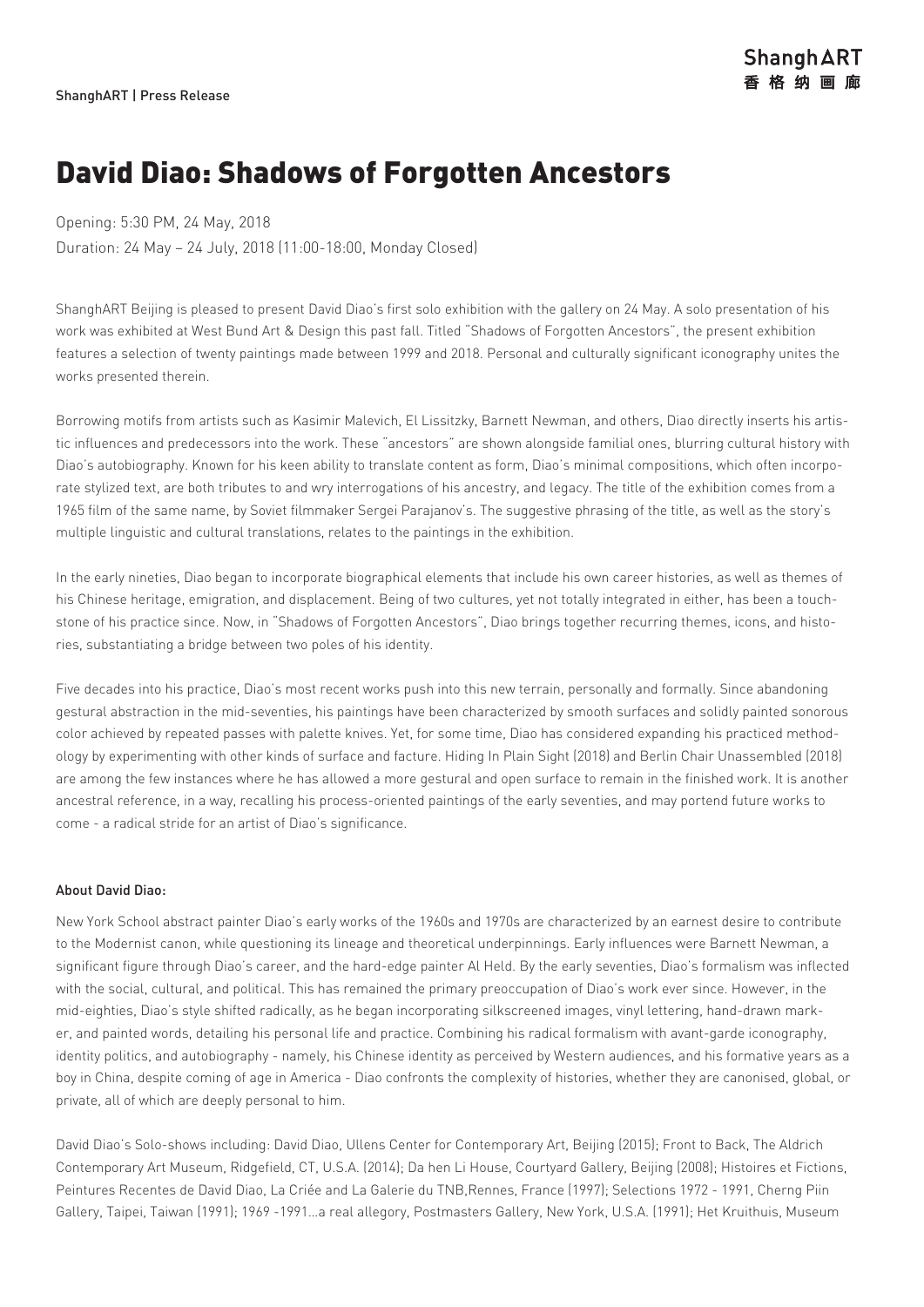voor Hedendaagse Kunst's – Hertogenbosch, Holland Provinciaal Museum voor Moderne Kunst, Oostende, Belgium (1990); Musée d'Art Moderne, Saint Etienne, France (1989); Arts Club of Chicago, Chicago, U.S.A. (1979) etc.

Group exhibitions including: Biennial, The Whitney Museum of American Art, New York, U.S.A. (2014); David Diao / Two Generations of Color Painting (1970) in ICA@50, Institute of Contemporary Art, Philadelphia, U.S.A. (2014); Conceptual Abstraction, Hunter College Art Galleries, New York, U.S.A. (2012); The Indiscipline of Painting: International abstraction from the 1960s to now, Tate St. Ives, Cornwall, UK, traveling into 2012 to Mead Gallery, University of Warwick, Coventry, U.K. (2011); High Times, Hard Times: New York Painting 1967-1975, traveling through 2008 to Zentrum fur Kunst und Medientechnologie, Karlsruhe, Germany, Neue Galerie, Graz, Austria; Museo de Arte Rufino Tamayo, Mexico City National Academy Museum; New York American University Museum, Washington DC; Weatherspoon Art Museum, Greensboro, North Carolina (2007); Black Belt, The Studio Museum in Harlem, NY, traveling in 2004 to Santa Monica Museum of Art, Santa Monica, CA, U.S.A. (2003); After the Fall, Painting in New York Since 1970, curated by Lilly Wei, Snug Harbor Center for the Arts, Staten Island, New York, U.S.A. (1997); Avant–Garde in the 80's, Los Angeles County Museum of Art, Los Angeles, CA, U.S.A. (1987); Tableaux Abstraits, Villa Arson, Centre National d' Art, Nice, France (1986); Geometric Abstraction: A New Generation, Institute of Contemporary Art, Boston (1981); Maler, Painters, Peintres, Prospect '73, curated by Konrad Fischer, Stadtische Kunsthalle, Dusseldorf, Germany (1973); Biennial, The Whitney Museum of American Art, New York (1973); Annual, The Whitney Museum of American Art, New York, U.S.A. (1969) etc.

This exhibition was realized in cooperation with Postmasters gallery, NY.

## 香格纳北京 ShanghART Beijing

朝阳区机场辅路草场地 261 号 , 北京 , 中国 100015 No.261 Caochangdi, Old Airport Road, Chaoyang District, Beijing 100015 T: +86 10 6432 3202 | F: +86 10 6432 4395 www.shanghartgallery.com | infobj@shanghartgallery.com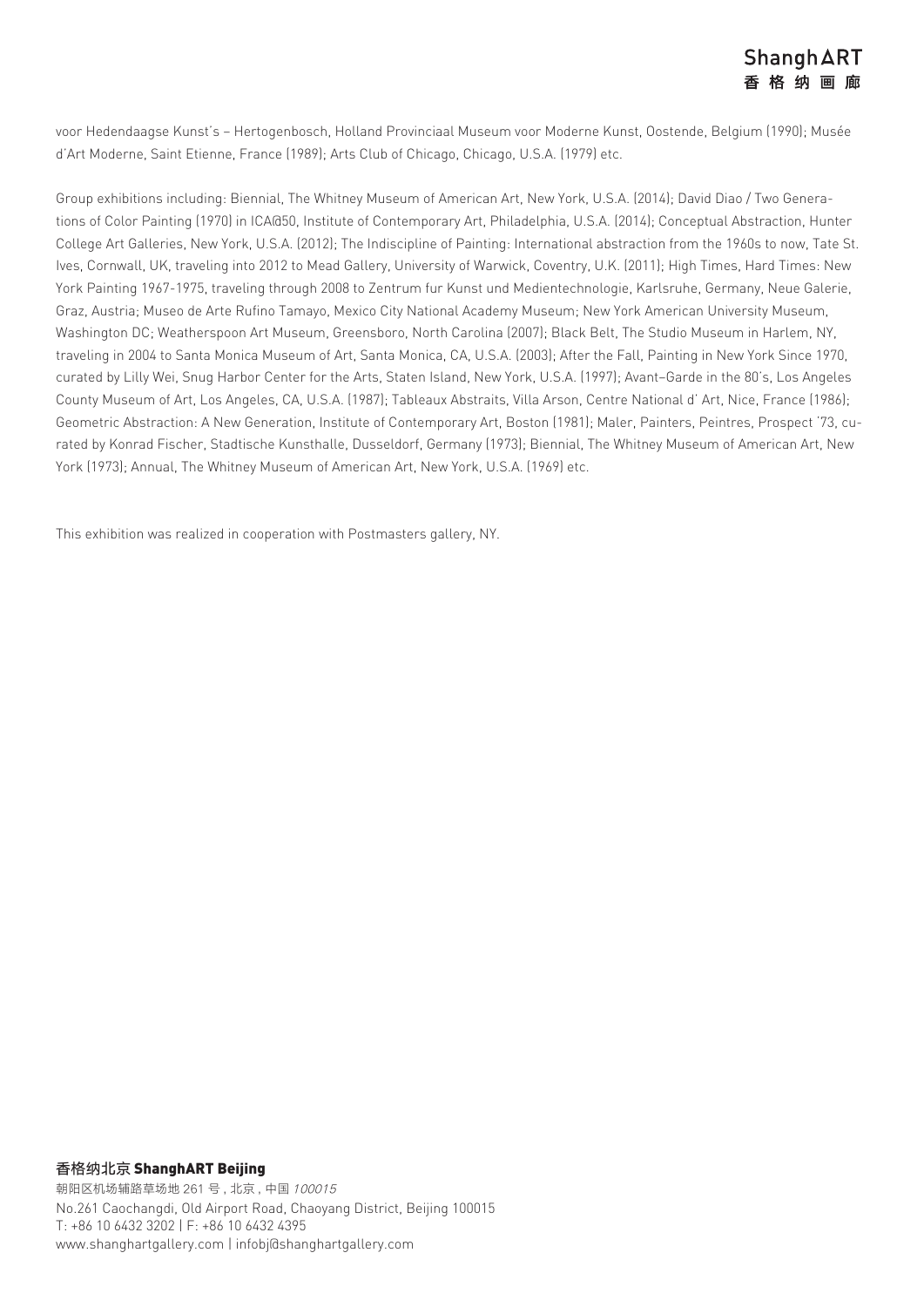# 刁德谦: 远祖的阴影

开幕:2018年5月24日, 下午5点半 展期:2018年5月24日至7月24日 (周二至周日,11:00-18:00)

香格纳北京将于5月24日荣幸展出艺术家刁德谦在画廊的首次个展《远祖的阴影》。本次展览以长线回溯艺术与文化的历史,呈现 艺术家从1999年至2018年创作的具有自传体特点同时展现经典的现代主义标志性画面的二十件作品。

借鉴如卡西米尔·马列维奇,埃尔·利西茨基以及巴奈特·纽曼等艺术家的主题风格,刁德谦直接将其个人的艺术特点以及前辈元 素介入到作品中。画面中展现的这些 "艺术祖先"与其家族人物同框并置,以艺术家人物自传的方式模糊了文化历史的边界。刁德 谦的作品以其敏锐的形式转译能力和极简主义构图为人所知,这一多样特点常与风格化文本相融合,这即是对其先祖及经典传奇的 致敬亦为揶揄地探询。本次展览的名称源自一部由前苏联电影导演谢尔盖·帕拉杰诺夫于1965年拍摄的同名影片。《远祖的阴影》 这一具有暗示性措辞的名称连同多语言的故事内容和文化转变与本次展览中的作品主题息息相关。

自上个世纪九十年代初期,刁德谦开始结合其个人的职业历史以及早年中国的传承与记忆、移民与迁徙的自传性主题进行创作。存 在于两种不同的文化之中,而又未全然与任何一方融为一体的个人历史特点自此成为艺术家创作的试金石。而对本次个展《远祖的 阴影》而言,艺术家风格中重复出现的主题,图标和历史记忆的汇集呈现,如同一座桥梁以此证实了连接艺术家身份特征的两极。

在刁德谦五十年的创作实践中,其近期的一系列作品向一个既个人化又正式的新领域迈进。自上个世纪七十年代中期摒弃行动抽象 绘画以来,刁德谦的作品一直以调色刀重复性刻画出的光滑的表面和坚实厚重的色彩为特点。与此同时,艺术家也通过在其他类型 的表面以及制作方法进行实验的方式来扩展其作品方向。创作于2018年的这两件作品《隐匿于眼前》以及《未组装的柏林椅子》是 艺术家近三十年来在此方面为数不多的例证,这种方式使得刁德谦在完成的画作中保留了一种更为行动性和开放性的表面。如此画 面的处理是艺术家对另一"先祖"主题的参考,从某种方式而言亦是回顾其在70年代初期实践的以过程为导向的绘画风格,这也可 能预示着一系列未来之作的到来,对艺术家刁德谦而言亦是一次意义重大的跨越。

#### 关于刁德谦:

纽约学派抽象画家刁德谦在20世纪60年代至70年代间的早期作品主要表现为对现代经典的强烈渴望,但同时也质疑它的血统和 理论基础。刁德谦的早期创作受到巴奈特·纽曼的影响,这也贯穿了他其后的整个艺术生涯。另外一位对他影响至深的是硬边绘 画艺术家埃尔·赫尔德。一直到七十年代初,刁德谦的创作形式体系被当时社会、文化和政治环境所影响。而这后来也成为刁德 谦的主要关注。在80年代中期,刁德谦的创作风格发生了彻底的改变。他开始将丝网印图像、乙烯基字母、手绘标记和文字结合 在一起,详细描述他的个人生活和实践。他将激进的形式主义与先锋派的图解、身份政治以及自传相结合:他的中国身份被西方 观众所感知-童年在中国,成年于美国。刁德谦面对着不同历史的复杂性。无论他们是被推崇的、全球化的还是秘密的,对他来说 都是非常个人化的。

个展包括:刁德谦回顾展,尤伦斯当代艺术中心,北京(2015);从前到后, 奥德里奇当代艺术博物馆,里奇菲尔德,康涅狄格州, 美国(2014):大亨里的房子,四合苑画廊,北京(2008);故事和小说,刁德谦近作,La Criée当代艺术中心;TNB画廊,雷恩, 法国(1997);1972-1991作品选集,诚品画廊,台北,台湾(1991);1969-1991...一则真实的寓言,POSTMASTERS画廊, 纽约,美国(1991);州立现代美术馆,奥斯坦得,比利时(1990);刁德谦,巴黎现代艺术博物馆,圣艾蒂安,法国(1989) ;刁德谦,芝加哥艺术俱乐部,芝加哥,美国(1979)等;